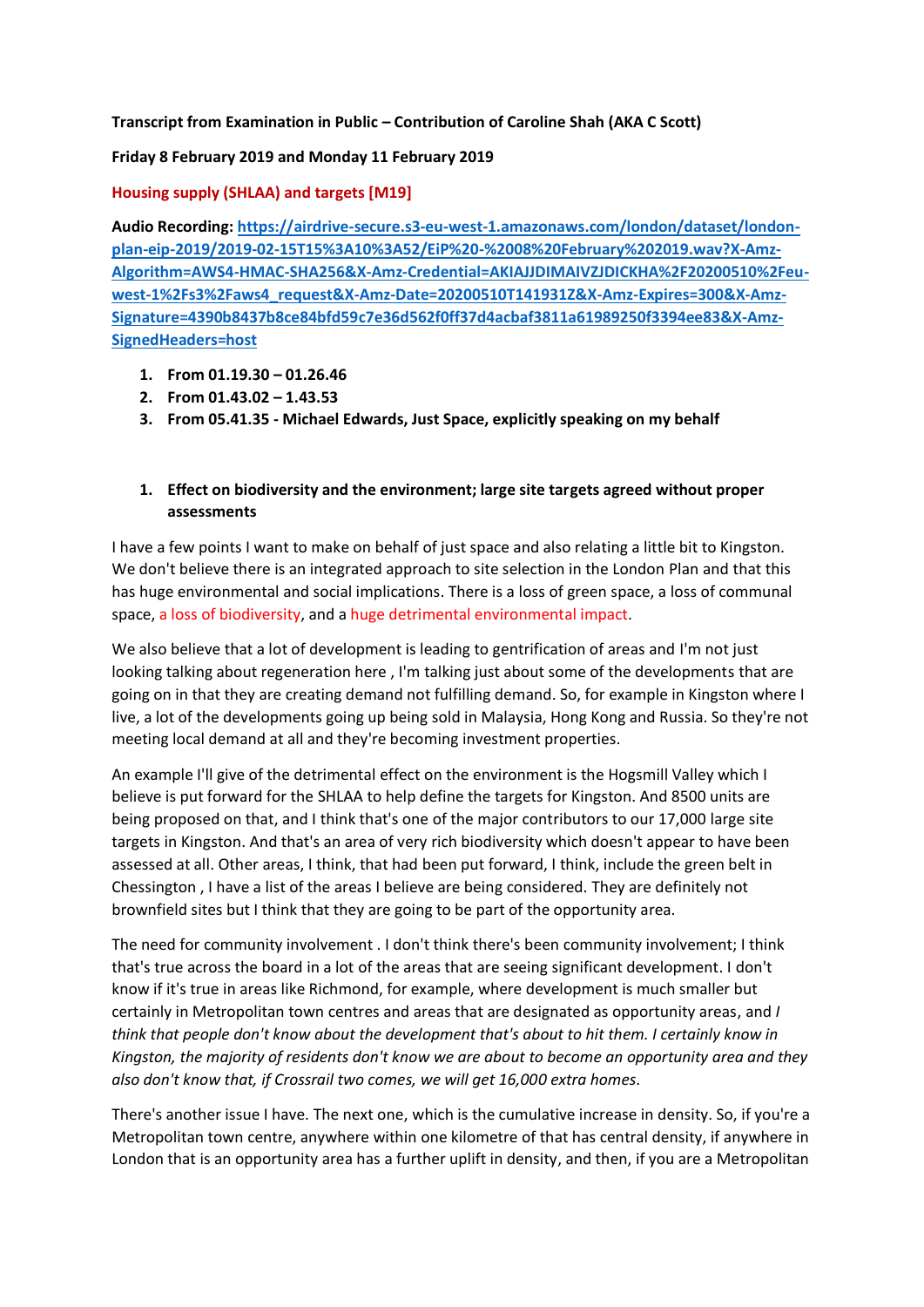town centre, an opportunity area with Crossrail 2 you get extra. So, the effect of that socially and environmentally is massive and I don't think that has been taken into account.

The effect of Crossrail is at the end of the London plan, at the end of the SHLAA. It's not really integrated into the effect it will have on these areas and comma again, to refer to Kingston because I know it, Kingston is an established place. It is actually more than established, it is an ancient place. And to impose this kind of massive development on an established place, on established communities, on the environment and the surrounding environment is, in my opinion, irresponsible. And I imagine there must be other areas in London to which this must refer.

So moving on to my penultimate point. It seems like designating a place like Kingston as an opportunity area is extending opportunity areas beyond brownfield Science and saying we just want whole Boroughs to become subject to this kind of massive development which has not been properly assessed. And it seems to avoid the need to look at proper alternatives and to do impact assessments.

And I think that if you can't deliver the housing that's needed you need alternatives. So actually it would make sense from a builder's, from a developer's point of view also to look at alternatives. This is not a community saying we don't want it , it's saying let's do what's right, and in the places that you're doing this development this is not right. It has not been thought through. And actually what it is doing is creating conflict between councils and residents; it is creating a lack of social cohesion and is probably going to create some unrest. So, I think the kind of blanket designation was seeing for some opportunity areas is wrong and it won't be deliverable without huge damage to society, to the environment and to communities.

My last point is the funding gap. I used to work at a rating agency so I look at finances quite a lot. How is this deliverable? £3 billion a year is needed for homes. What really worries me is that point 11.123 says that CPOs are probably going to be needed to make land available. I mean, how many people are we going to turf out of our homes in order to get land available for this plan to work ? And that really worries me. It's just one point in there.

£22 billion needed for schools. Kingston, for example, our special needs schools provision is in crisis. It is forecast to generate a deficit so big that we will be out of business next year unless we turn it round. There are huge issues here so again, I don't know how many areas for mass development have similar problems as Kingston, but with this sort of huge problem in special needs alone, how are we going to cope from a social infrastructure point of view with even more development?

Health the same. Apparently, developer contributions contribute to the £4.5 billion needed over five years. Will we get enough? The National Audit Office today announced that we are not getting enough from developer contributions. So how can we be confident we will get the £4.5 billion pounds we need to fund the NHS, which apparently, the £4.5 billion we need just to keep "operationally functional". How can we do that?

And £200 billion for utility infrastructure and £3 billion pounds a year to deliver these homes, which is the funding gap that we have identified or the GLA has identified. These are massive issues here and I look at the area I live in, which is Kingston, and I think this kind of plan cannot be delivered and *I think that we should revisit the nascent opportunity areas and take them out* because the damage that could be caused socially and environmentally by following this plan is incredibly huge.

Inspector: of course, we talked about opportunity areas previously so….